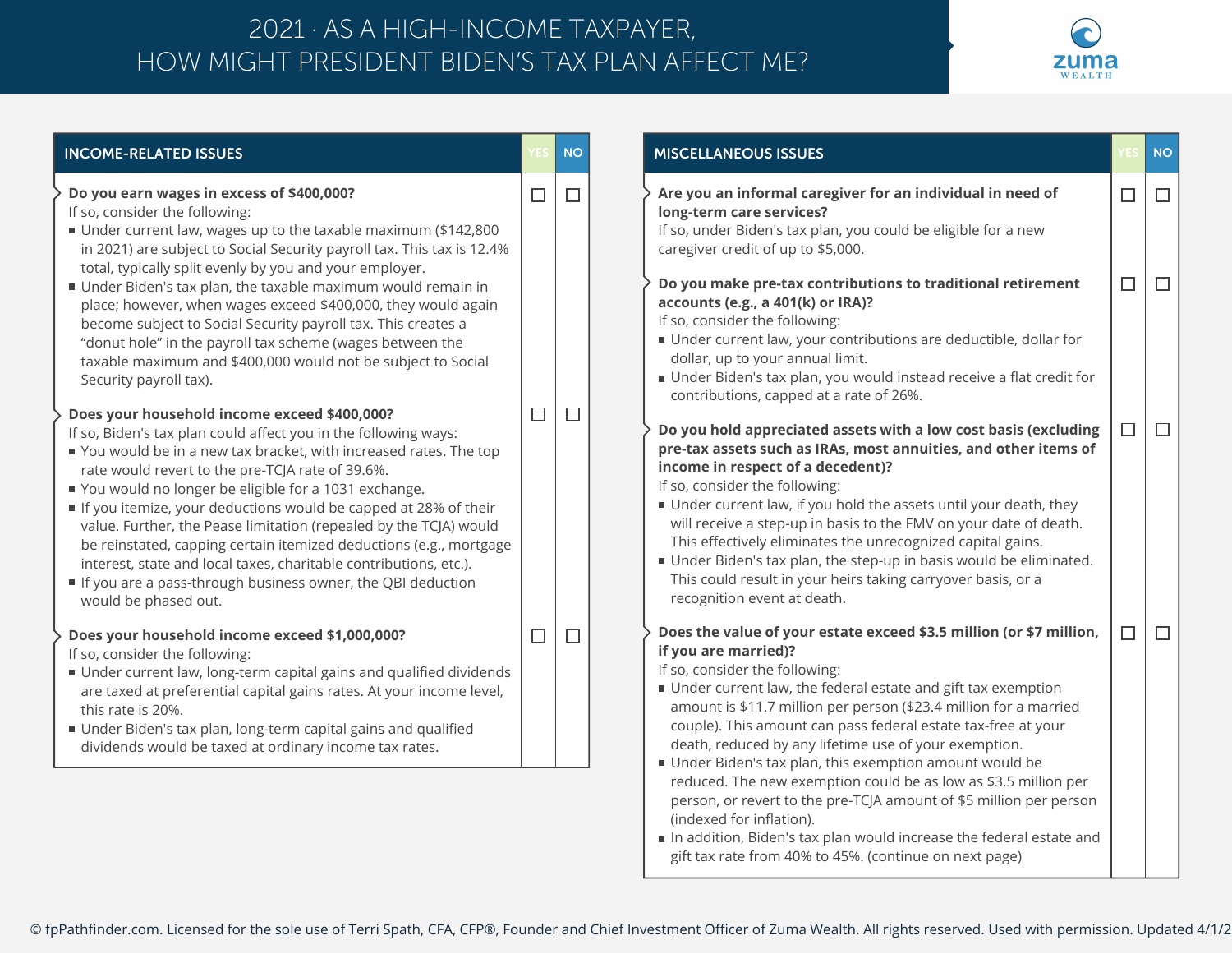## HOW MIGHT PRESIDENT BIDEN'S TAX PLAN AFFECT ME? 2021 · AS A HIGH-INCOME TAXPAYER,



| <b>MISCELLANEOUS ISSUES (CONTINUED)</b>                                                                                                                                                                                                                                                                                                                                                                                                                                                                                                                                                                                                                                                 |  | <b>NO</b> |  |
|-----------------------------------------------------------------------------------------------------------------------------------------------------------------------------------------------------------------------------------------------------------------------------------------------------------------------------------------------------------------------------------------------------------------------------------------------------------------------------------------------------------------------------------------------------------------------------------------------------------------------------------------------------------------------------------------|--|-----------|--|
| $\cdot$ Are you a small business owner?<br>If so, Biden's tax plan would offer credits for adopting workplace<br>retirement savings plans.                                                                                                                                                                                                                                                                                                                                                                                                                                                                                                                                              |  |           |  |
| Do you have significant corporate ownership interests?<br>If so, Biden's tax plan could affect corporations in the following<br>ways:<br>■ The federal corporate tax rate would increase from 21% to 28%.<br>A 15% minimum tax would apply to corporations with book<br>income of \$100 million or more.<br>If the corporation sends manufacturing and service jobs to<br>foreign nations in order to market goods or services domestically,<br>a 10% surtax would apply.<br>The global intangible low-taxed income rate would double, and it<br>would apply on a country-by-country basis.<br>A new "Made in America" tax credit of 10% would be available for<br>qualifying expenses. |  |           |  |